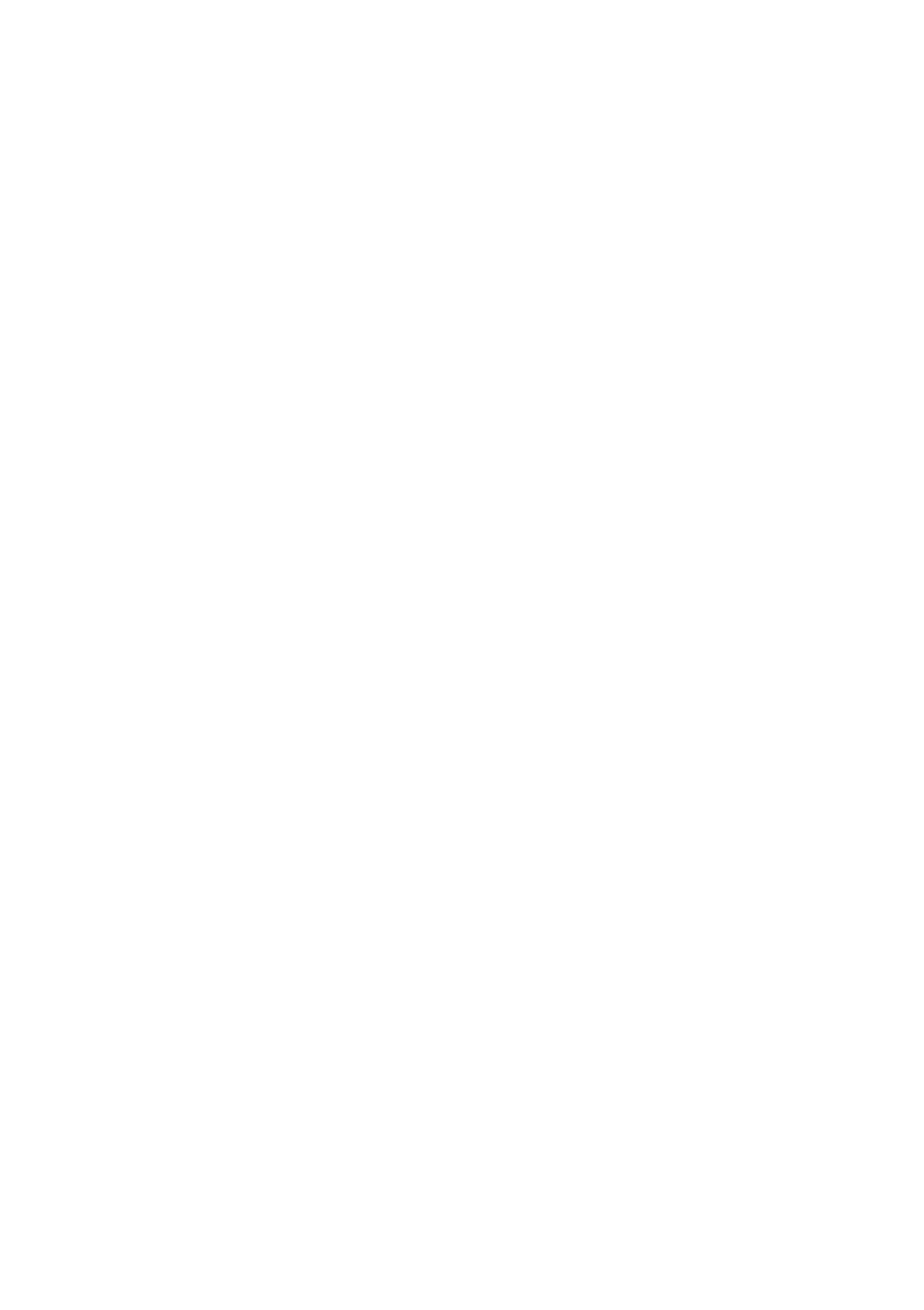# **Transgender**

A Practical Guide

South Wales Fire and Rescue Service

V3.0 October 2020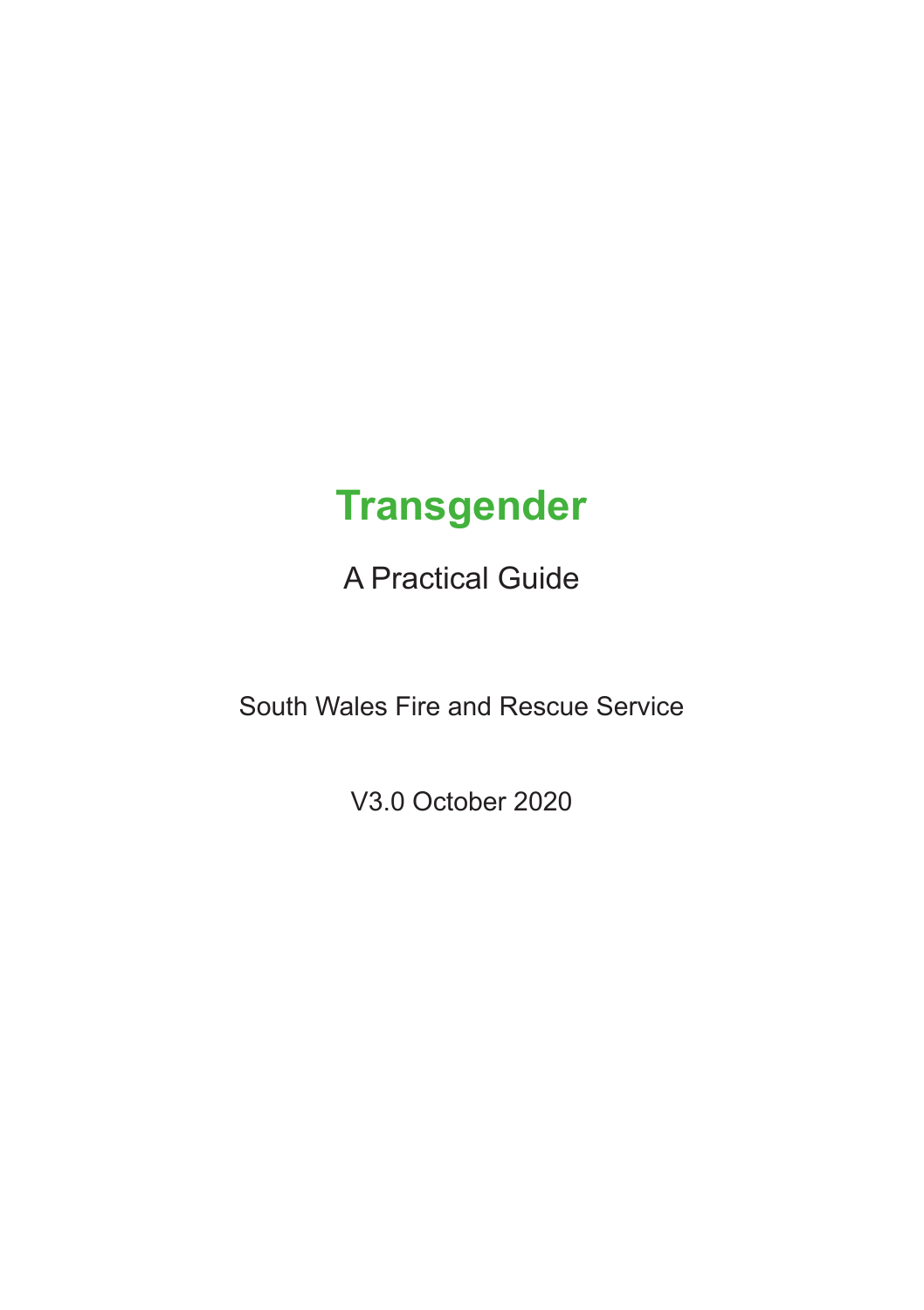# **Contents**

| Disclosure and Barring Service (formerly CRB) 9 |  |
|-------------------------------------------------|--|
|                                                 |  |
|                                                 |  |
|                                                 |  |
|                                                 |  |
|                                                 |  |
|                                                 |  |
|                                                 |  |
|                                                 |  |
|                                                 |  |
|                                                 |  |
|                                                 |  |
|                                                 |  |
|                                                 |  |
|                                                 |  |
|                                                 |  |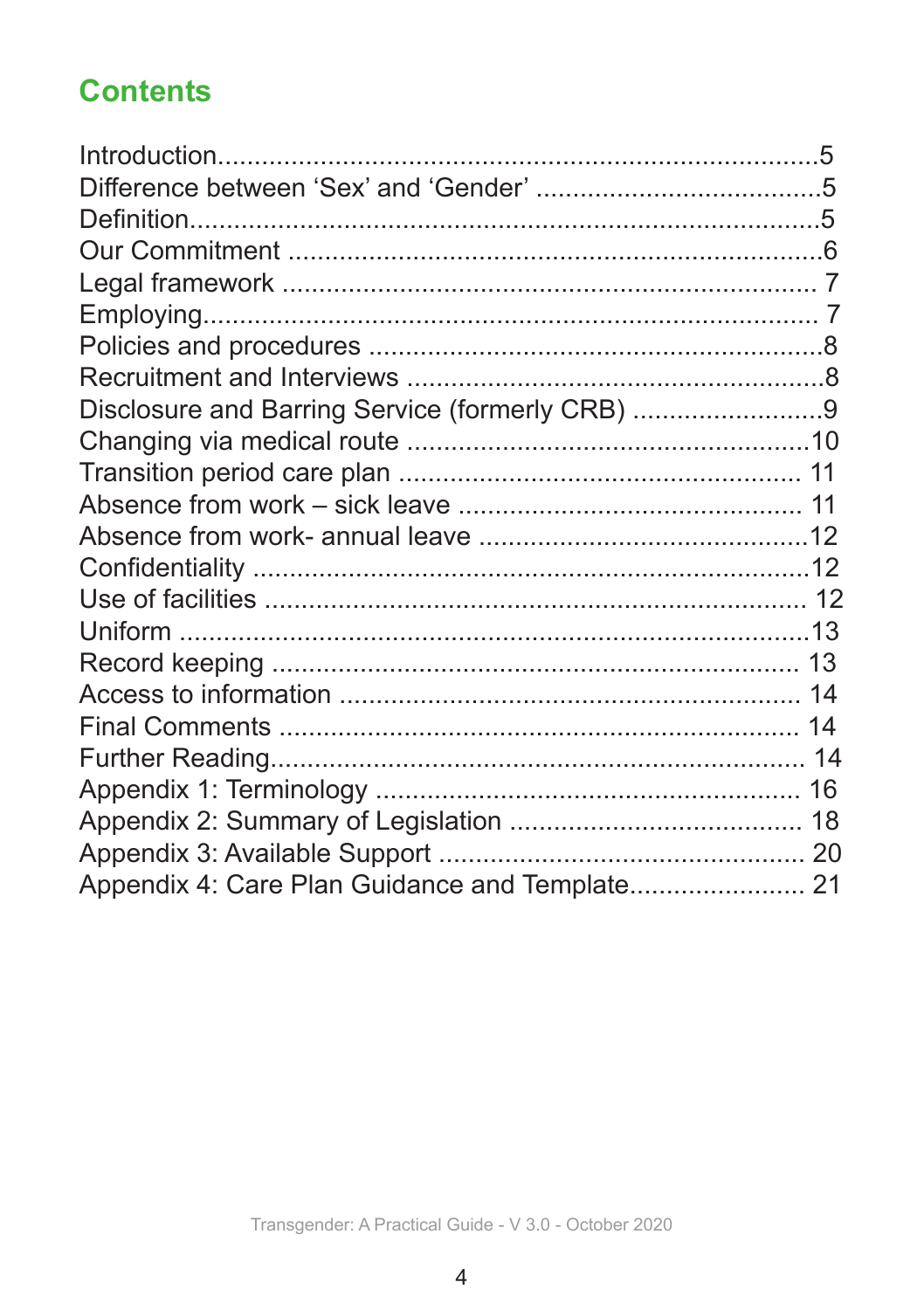# **Introduction**

This guide gives information about the rights of transgender (Trans) people and suggests good practice for South Wales Fire and Rescue as an employer and provider of services.

Gender variation is nothing new. Trans people are recognisable throughout history and appear in every culture.

The term 'Trans' encompasses not just those who undergo medical procedures to alter their perceived gender, but it also includes those who identify as transgender without any wish to follow the medical path.

As of September 2020, Non-Binary is also covered under Trans in relation to protections afforded within the Equality Act (2010), and is automatically included under the Trans umbrella within this guide.

# **Difference between 'Sex' and 'Gender'**

The assigned sex of a person is based on biology- the combination of X and Y chromosomes and perceived physical manifestation of them, that leads to assigning 'girl' or 'boy' at birth.

Some people are born with a variance of X and Y, and are medically labelled as 'intersex'.

Gender is a society construct and encompasses such terminology as: woman, man, feminine, masculine, etc; and leads to phrases such as girls can't do DIY and boys don't cry.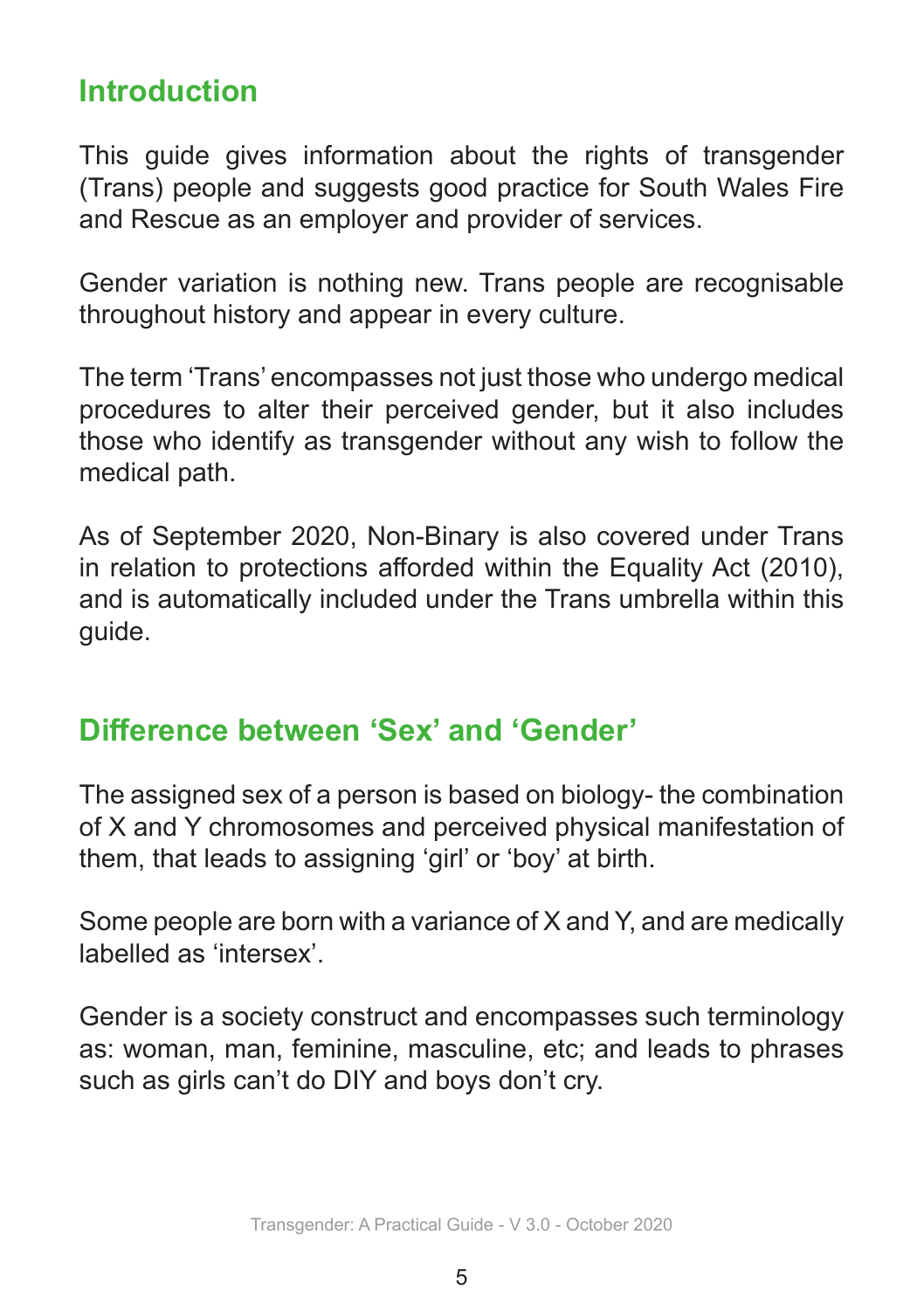# **Transgender**

Transgender has for years been confined to solely a medical model and condition (Gender Dysphoria). It was seen as being only 'fixable' by surgical and hormonal alterations. The process is lengthy and as a result, the Trans community has one of the highest rates of suicide and attempted suicide.

People who are Trans cannot relate to the entire physical package they were born in; it is foreign and does not belong to them. A few will be able to transition via the above mentioned surgical and hormonal alterations.

Other people may consider themselves as Non-Binary because they identify as both or neither, or as a combination which fits their view of themselves; and they have no plans to alter via the medical avenue.

There is a growing movement to also adopt the social model (similar to what happened with Disability), whereby it is acknowledged that barriers are generated by society, not the individual.

# **Our Commitment**

Care and respect begins with appreciating that every person is an individual. SWFRS believes in the value of all staff, and as part of our commitment we continue to develop a positive approach to Trans equality.

We aim to enable people to participate fully and equally in all of our organisation's work. Respecting, supporting, and valuing all employees is key in attracting and retaining the best people as well as enabling us as a public service to be responsive to all areas of our community.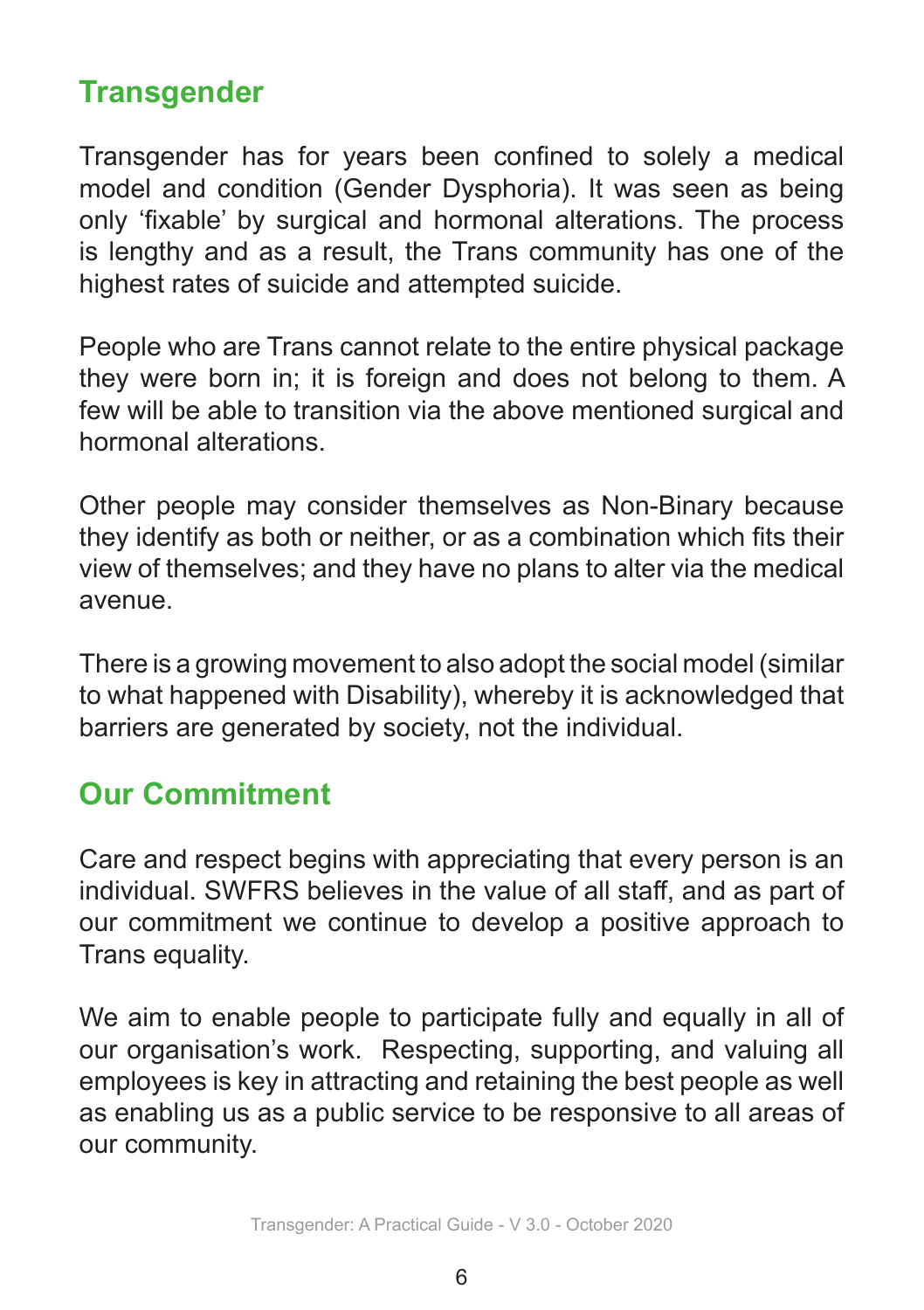No service can afford the luxury of turning people away or allowing them to be forced from existing jobs on the basis of ignorance and prejudice. Not only is discrimination towards transgender people unlawful, it wastes talents and lives and is considered unacceptable at SWFRS.

# **Legal Framework**

People who identify as transgender are protected under various clear aspects of legislation including:

- Gender Recognition Act 2004
- Data Protection Act 1998
- Asylum and Immigration Act 1996
- Disclosure and Barring Service (formally Criminal Records Bureau)
- Equality Act 2010

Also, within Wales, the Welsh Assembly have demarcated Transgenderism as a separate equality area within the Health portfolio.

# **Employing and retaining Trans people**

The main barriers which can present themselves when recruiting or supporting current staff who identify as transgender, are usually contained within one of the following categories:

- Someone self-identifies as transgender although they express no intention of undergoing surgical alteration
- recruitment of someone who is already undergoing or has undergone gender reassignment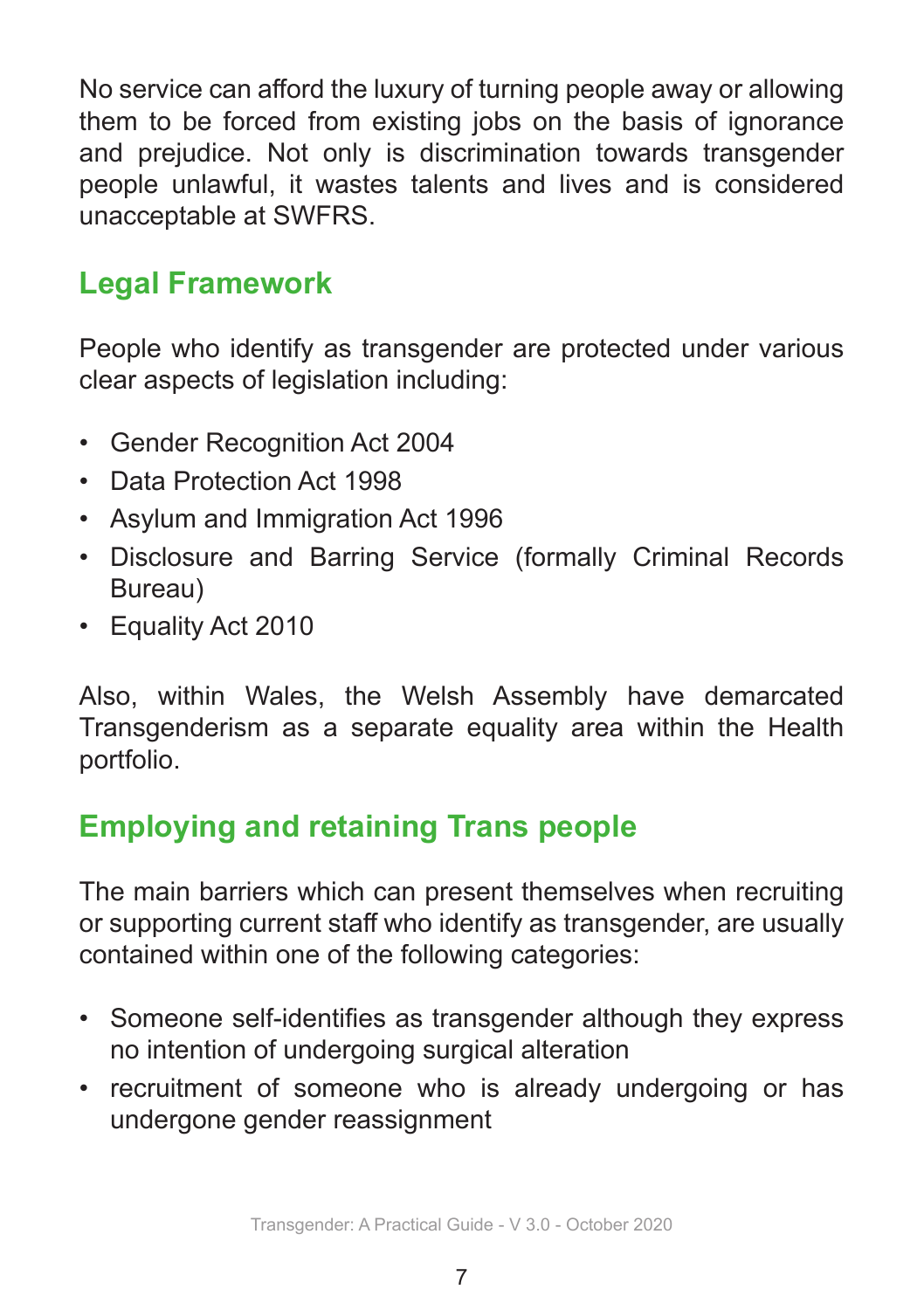- the time when an existing member of staff discloses that they are planning to transition-either with medical intervention, or not.
- the previously undisclosed gender history of a trans employee becomes known to the colleagues or the public (or becomes the subject of speculation)

A current or new member of staff comes 'out' as non-binary.

# **Policies and procedures**

As with all groups who are still marginalised within the social structure, clear and accurate usage of the Equality Risk/Integrated Assessment process is vital to ensure all policies and procedures are safety checked. This enables SWFRS to put in place the foundations necessary for enabling current and future Trans employees to be treated fairly and with respect.

This is highlighted further in the Service's Dignity at Work policy and Equality & Diversity Statement, as well as by a top level 'zero tolerance approach' to discrimination, bullying, and harassment.

Staff who identify as Trans or Non-Binary have full access to the Service's benefits and support as detailed in our policies, such as: family friendly, menopause, occupational health, etc.

# **Recruitment and interviews**

Anyone who identifies as Transgender is not required to disclose their gender history as a condition of employment, and for many individuals this is a very private matter. If a candidate does choose to talk about their gender history, it would be unlawful to use this as a reason to not offer them a job. It is also unlawful to dismiss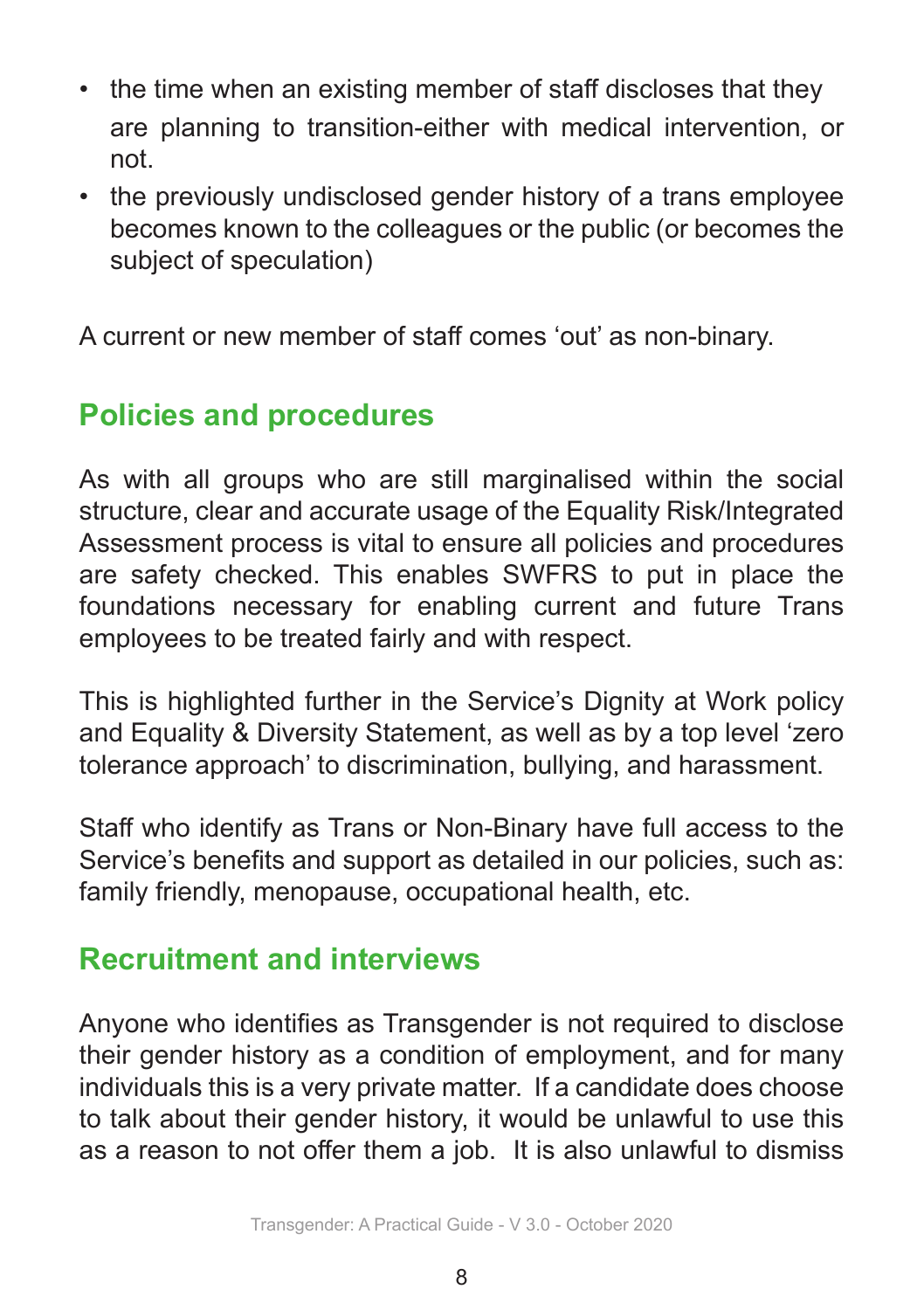someone for not disclosing their gender history, or for disclosing it a later date.

Chances are a member of staff or potential applicant who selfidentifies as Trans will have experienced prejudice, harassment, and possibly even violence as a result of disclosure in the past and have good reason to suspect that this will happen again.

# **CORE System**

Due to HMRC requirements, 'Gender' must be the same on CORE as what the tax office holds. Only if the person has a Gender Recognition Certificate (GRC), can tax and pension details be changed, otherwise it must stay as their birth sex.

This is set by HMRC and is beyond the control of SWFRS. Staff can indicate 'Gender Identity' within the relevant field.

(Other legal documents such as driver's license and passport, can be amended).

# **Disclosure and Barring Service (formerly CRB) disclosure applications**

As with numerous other public sector organisations, a check via the Disclosure and Barring Service (formerly CRB) is required for new staff.

There is an agreed special process for anyone who is Trans, and although there are strict protocols regarding maintaining confidentiality, this process still ensures that any previous criminal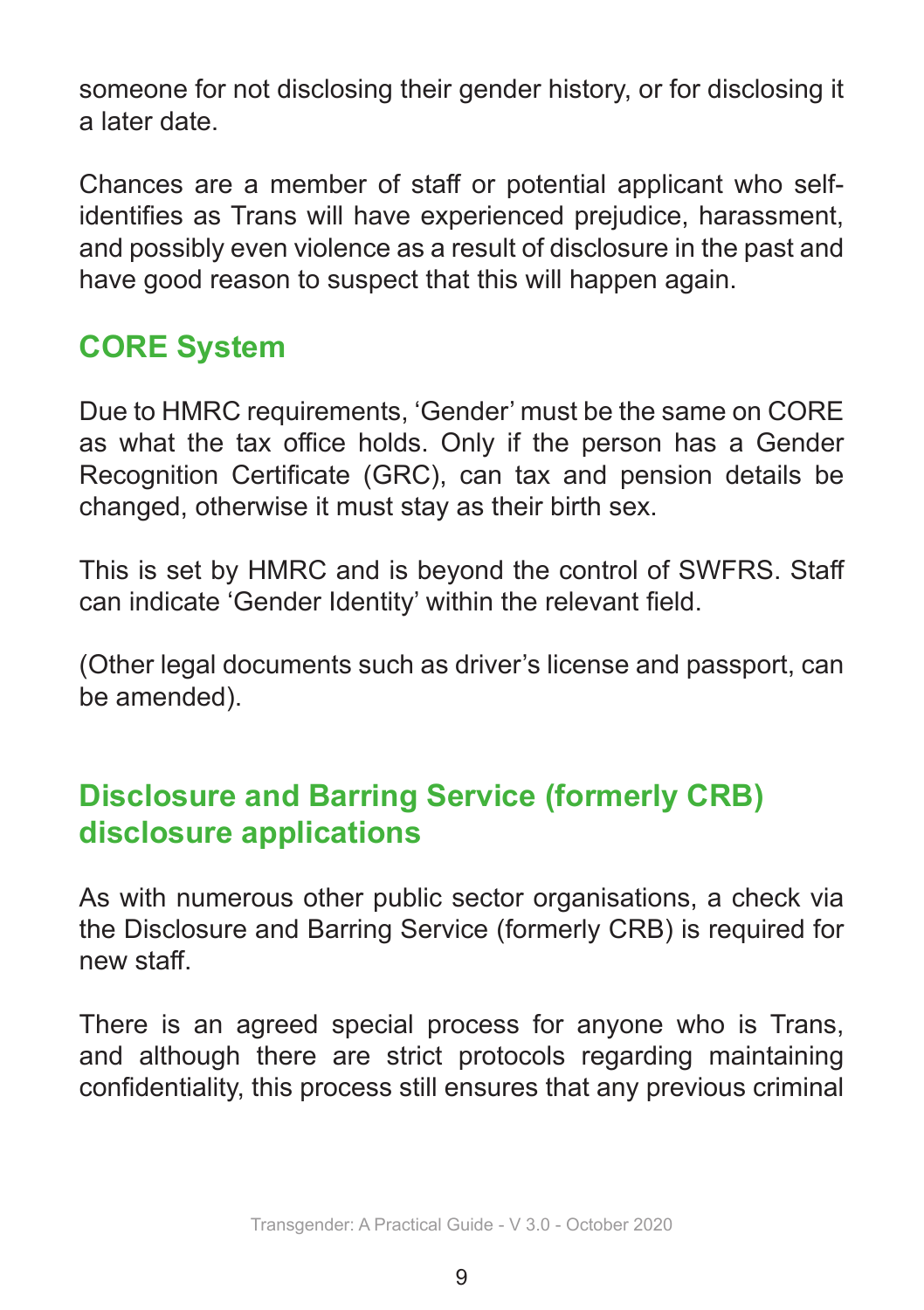history cannot be hidden.

The Disclosure and Barring Service can be contacted by Trans applicants on: 0151 676 1452, or visit their website at: https:// www.gov.uk/disclosure-and-barring-service-criminal-recordchecks-referrals-and-complaints to state they will be using the special provisions.

Disclosures sent to the employee and their employer will not reveal the applicant's former identity unless they have an offence or caution that has been recorded in that name in police records.

In this case there is no way of avoiding the disclosure of that former identity to the employer. However, the organisation's policy for dealing with CRB applications and data should instruct staff on how to deal with this eventuality in a responsible and sensitive manner.

# **Changing gender identity via medical route**

If an individual needs to pursue the medical process for surgical gender reassignment, the procedure s/he must go through is extremely complicated.

The person is required to live full time as a member of their 'new' gender for a minimum of two years prior to surgery. During this period, the staff member's identity, name, and other records will be formally changed.

At all times confidentiality within the organisation about any information provided by an employee regarding their gender identity must be maintained.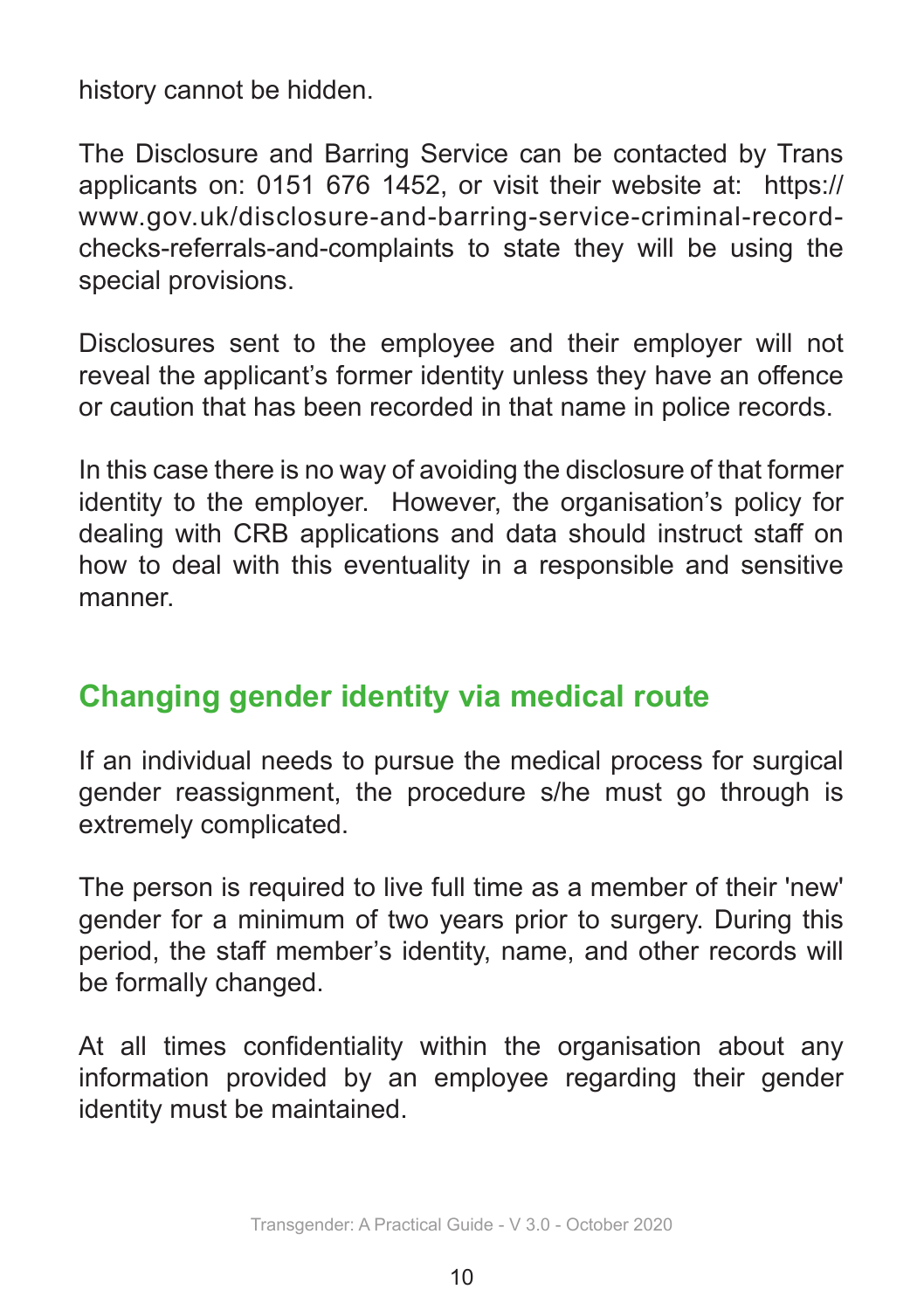An employee who is planning on using the medical model, should first inform a manager or a colleague from Human Resources, and agree their main point of contact (ideally their line manager) who will manage the transition from the organisation's side.

# **Transition period action plan**

An action plan should be agreed setting out how the transition will be handled at work, including informing colleagues, medical timeline of appointments, surgery dates (when known), etc.

It is useful to remember that the person who will be transitioning will have a wealth of information and their personal expertise should be valued.

## **Absence from work – sick leave**

A person who undergoes medical and surgical procedures relating to gender reassignment will require some time off work in order to attend appointments, for operations, and also during the recuperating stages.

When the individual needs to be absent for treatment or surgery, then normal sick pay arrangements should apply. Any reasonable absence because of the effects of treatment for gender reassignment should not normally be taken into account for the purposes of formal action for unsatisfactory attendance.

The extent of any surgical procedures will vary according to the needs of the individual. SWFRS is required by law to treat absence for gender reassignment treatment in the same way as sick leave.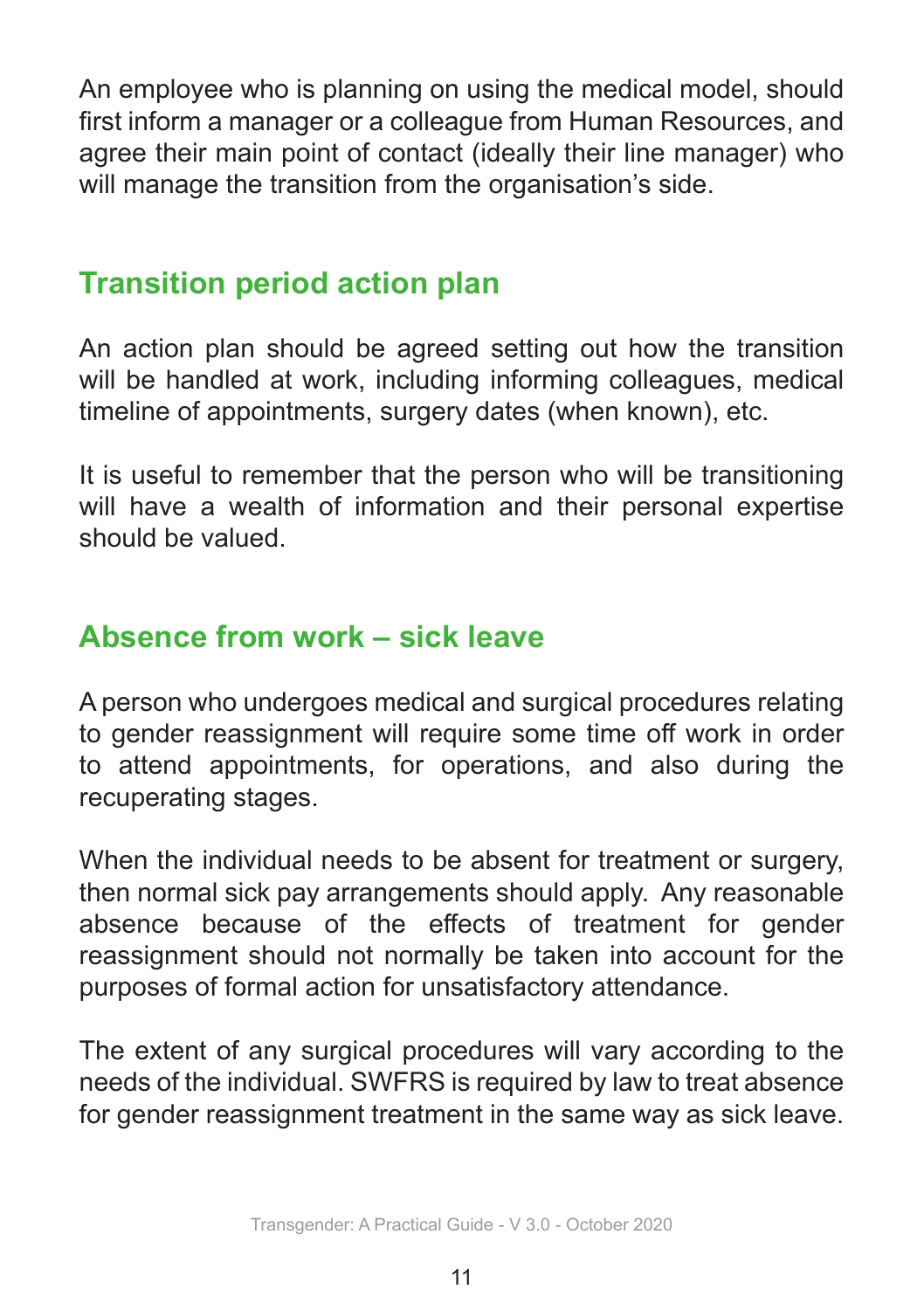Depending on age, when, and type of surgery/ medical interventions, there may still be a requirement for the member of staff to attend health checks and screenings associated with their birth gender.

(FtMs might also experience menopause type of symptoms, and can access related support as per our menopause policy).

Although not linked to Gender Reassignment, but as best practice, any intersexed member of staff who has decided/needs to undergo related surgery/medical treatments, will also be entitled to the support conveyed within this guide, and as contained in other policies.

# **Absence from work- annual leave**

Whenever possible, flexibility will be given to individuals who may need to take leave at short notice or rearrange working hours in order to attend additional appointments outside of work.

# **Confidentiality**

Whether a member of staff is undergoing medical reassignment, or self identifies as transgender without medical intervention, there is a clear requirement to maintain confidentiality.

Colleagues, general public and external partners may learn of the transition and as an employer SWFRS would assist and support the individual in managing this should it occur.

All of our employees are professionals and are expected to treat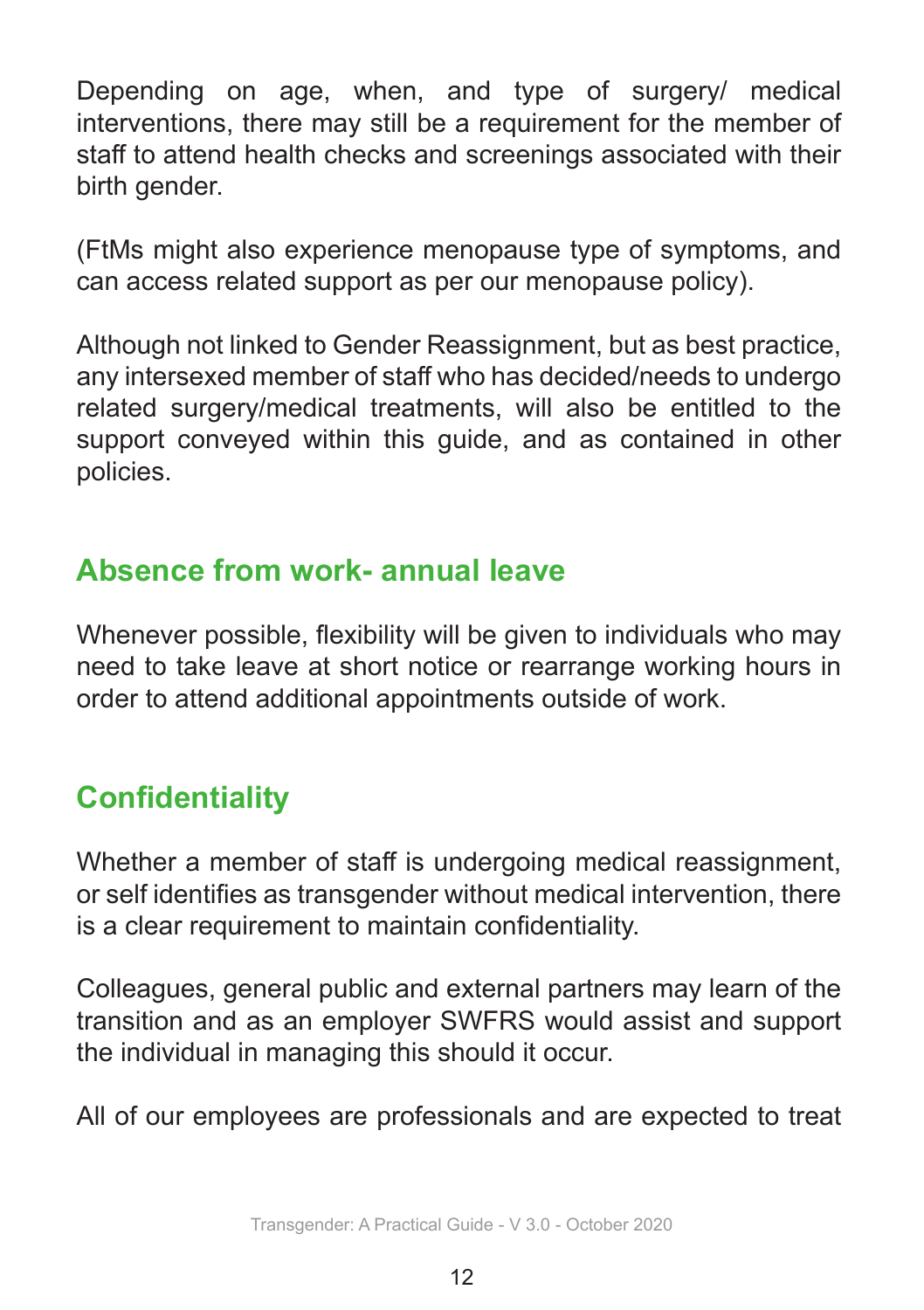their transitioning colleague with the respect due. However, should any issues arise, policies such as Dignity at Work as well as potentially the Disciplinary procedure, will be activated.

It is usually good practice for employers to take responsibility for informing those who need to know but the wishes of the individual should be given priority.

# **Use of facilities**

The use of toilets, locker rooms and showers can occasionally be an issue in the workplace, particularly during the early stages of transition if colleagues were familiar with the employee in their former role.

The usual point for starting to use opposite gender facilities will be the day the employee starts coming to work in that role. It is not acceptable to insist that a Trans person use the same facilities as previously, or an accessible toilet; doing this may count as unlawful discrimination.

# **Uniform**

Where an employer provides a uniform then they are legally bound to provide a new uniform that is consistent with any change in gender role. It is essential that the individual receives any new uniform as early as possible in order for them to try it on at home and become comfortable wearing it.

# **Record keeping**

As with records of any employee, the information contained within will be treated confidentially.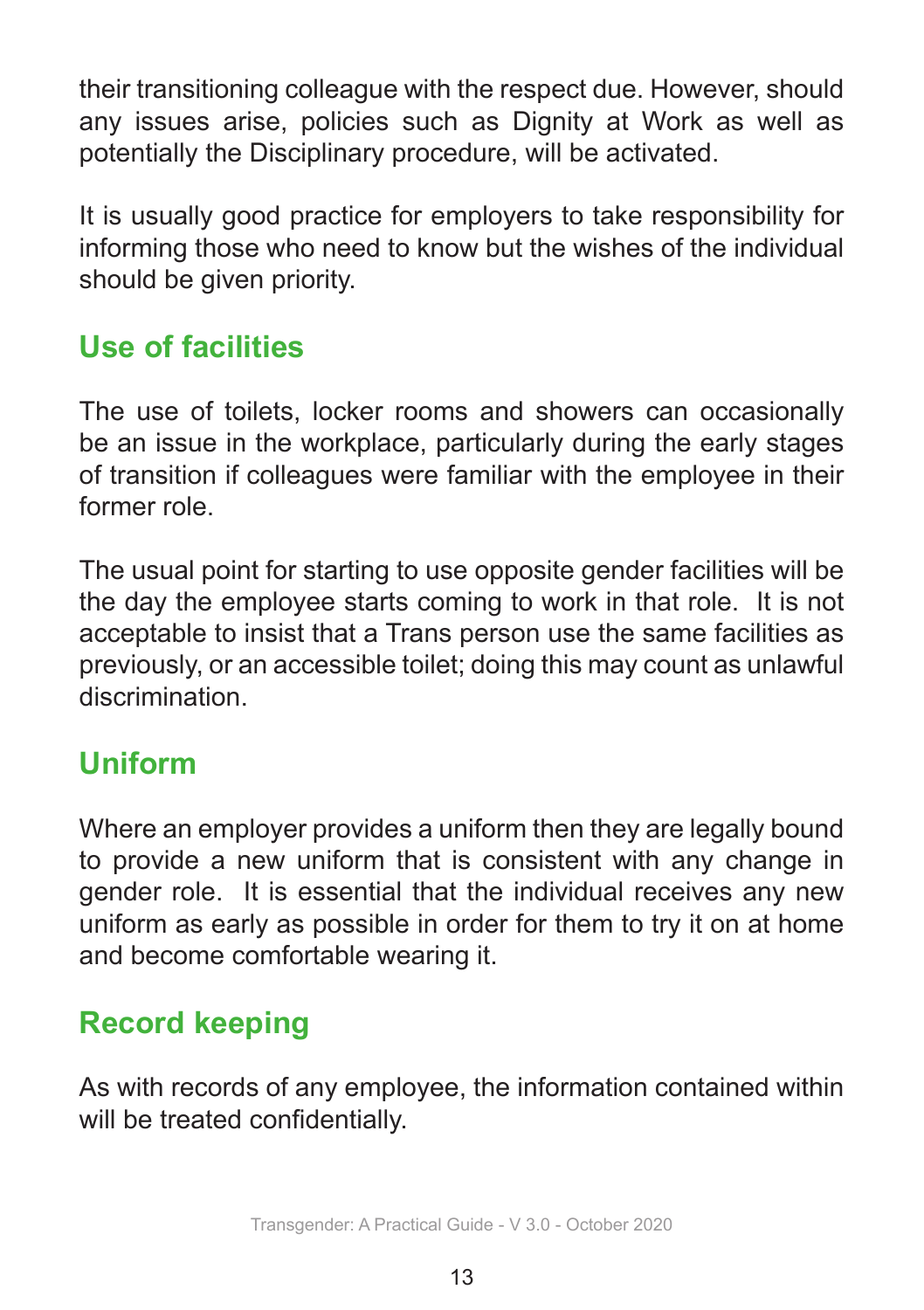There may still be some records which identify a person's gender history, such as records of absence for medical treatment. For people without a Gender Recognition Certificate, some records (for example those relating to pensions and insurance) may include a reference to their biological sex.

# **Access to information**

Access to any records showing the change of name and any other details associated with the person's transgender status, should be placed in a sealed envelope and restricted to staff who 'need to know' for specific reasons.

'Need to know' refers to those directly involved in the administration of a process, for example the personnel officer, or the person who authorises payments into a pension scheme.

Breaches of confidentiality should be treated in a serious manner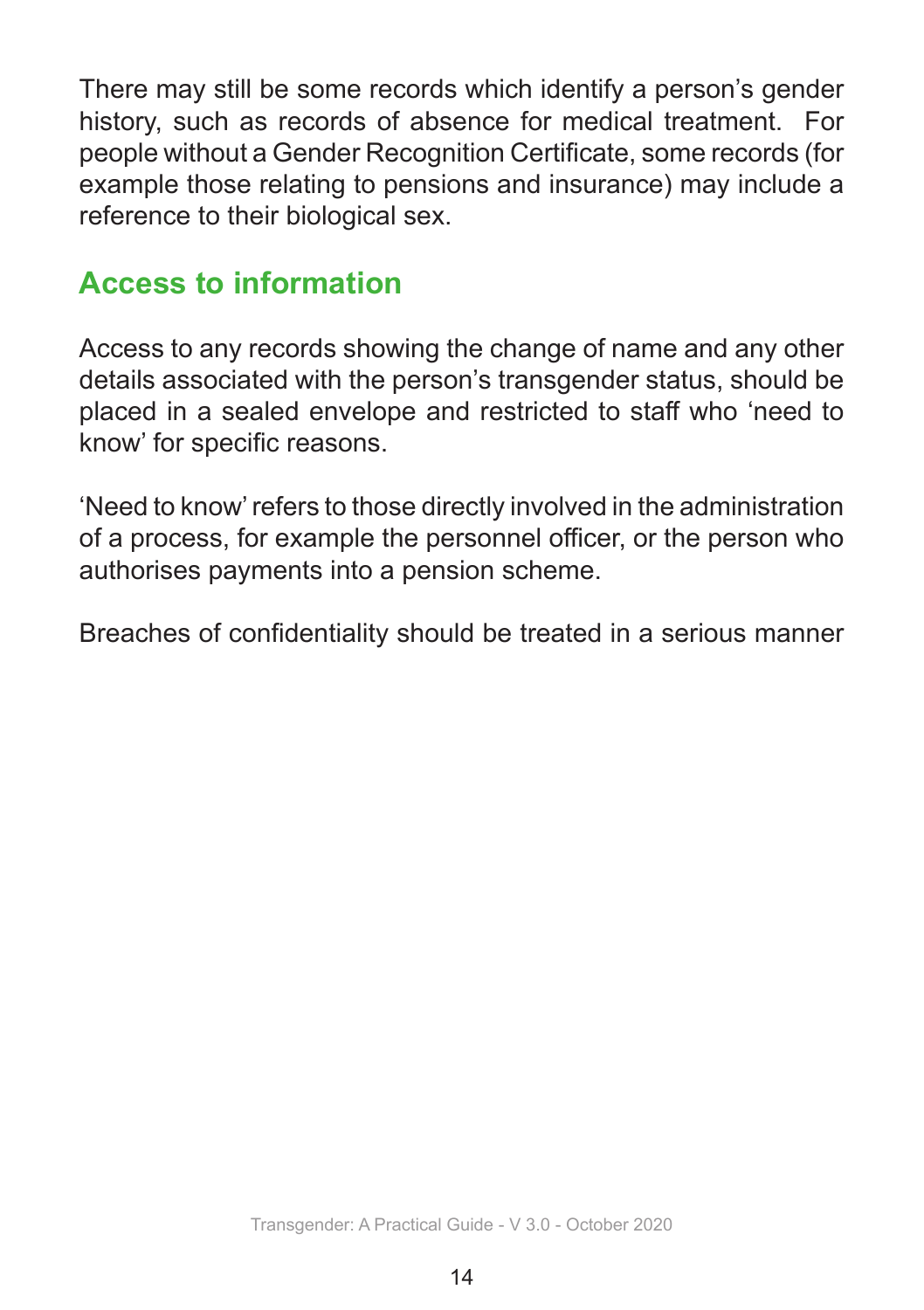and may amount to unlawful harassment.

# **Finally**

Each person brings to South Wales Fire and Rescue Service a unique blend of skills, talents, and value which assists in making this organisation the gold standard service that it is.

South Wales Fire and Rescue Service sees this guide as part of the organisation's propagation of changes it is actively pursuing to ensure it continues to be a 21st century employer and service provider.

# **Further Reading**

Other documents, which may be useful to also read, are listed below:

- "Bargaining for Transgender Workers Rights", Unison 2008.
- Transgender Guidance- Avon Fire Service, 2008
- Networking Women in the Fire Service- Transgender Guide, 2009
- "Trans: A Practical Guide for the NHS", Christine Burns 2008
- "Trans Research Review", Equality and Human Rights Commission 2009

If you have any questions on this Guide, please contact the Diversity Unit: **diversity@southwales-fire.gov.uk**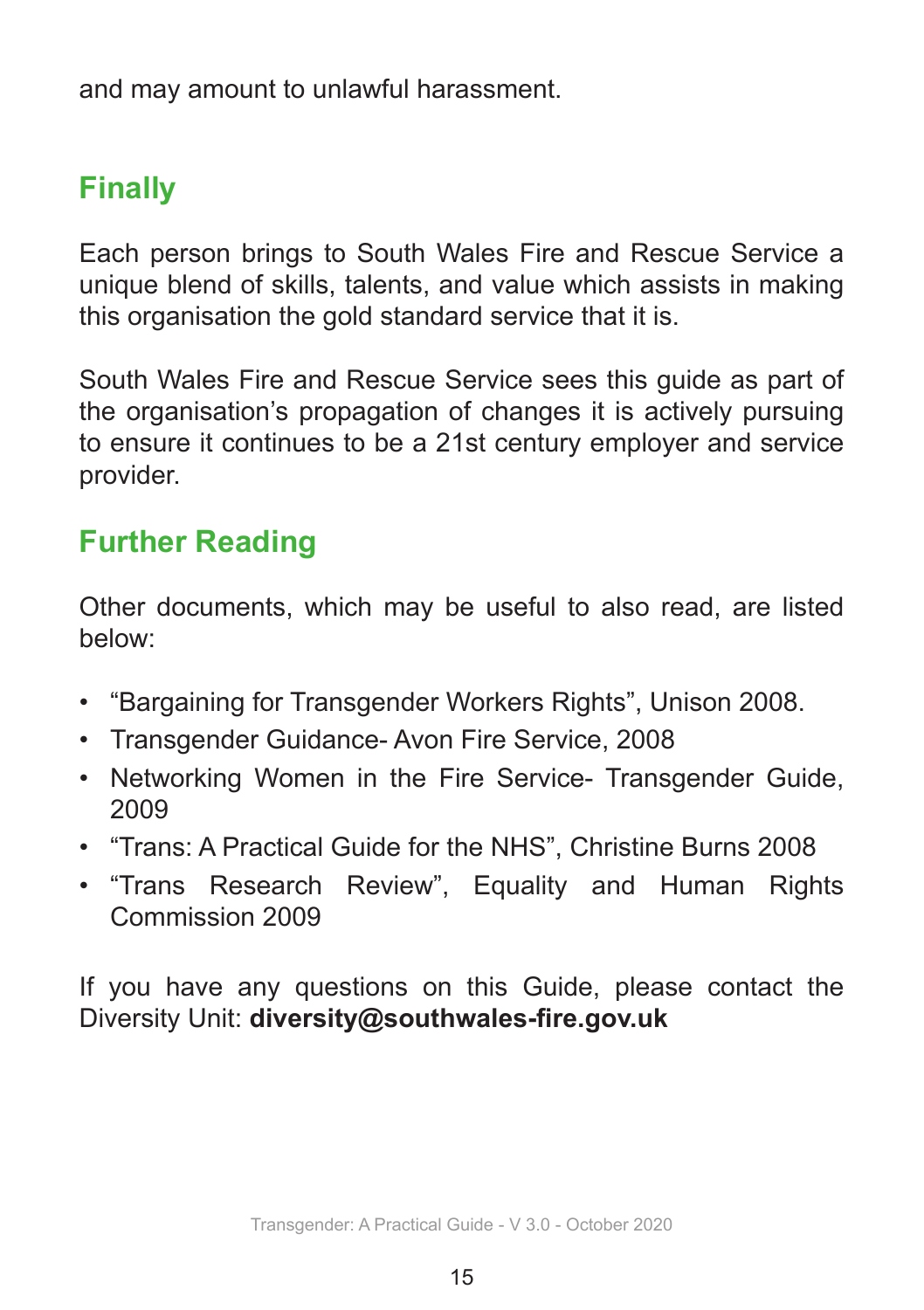# **Appendix 1: Glossary of terminology relating to Transgenderism**

#### **Authentic gender:**

The new gender of a person who has had their gender reassigned and/or legally recognised. It is possible for an individual to transition fully without surgical intervention.

#### **Assigned at Birth/Birth Sex:**

This is based on a physical assessment at birth which results in being labelled a boy or girl.

#### **FtM:**

A person who is changing, or has changed, gender role from female to male. Also described as a 'trans man'.

#### **Gender dysphoria:**

Gender dysphoria is the medical term for the condition with which a person who has been assigned one gender (usually at birth on the basis of their sex), but identifies as belonging to another gender, or does not conform with the gender role their respective society prescribes to them.

#### **Gender Identity/Expression:**

Gender, in this term, relates to a person's outward expression; it is the 'man' / 'woman' labels as opposed to the 'female'/ 'male' ones given at birth and based upon physical characteristics.

(Eg; A woman with traits society deem to be 'manly', may find herself often being called Sir).

#### **GRA:**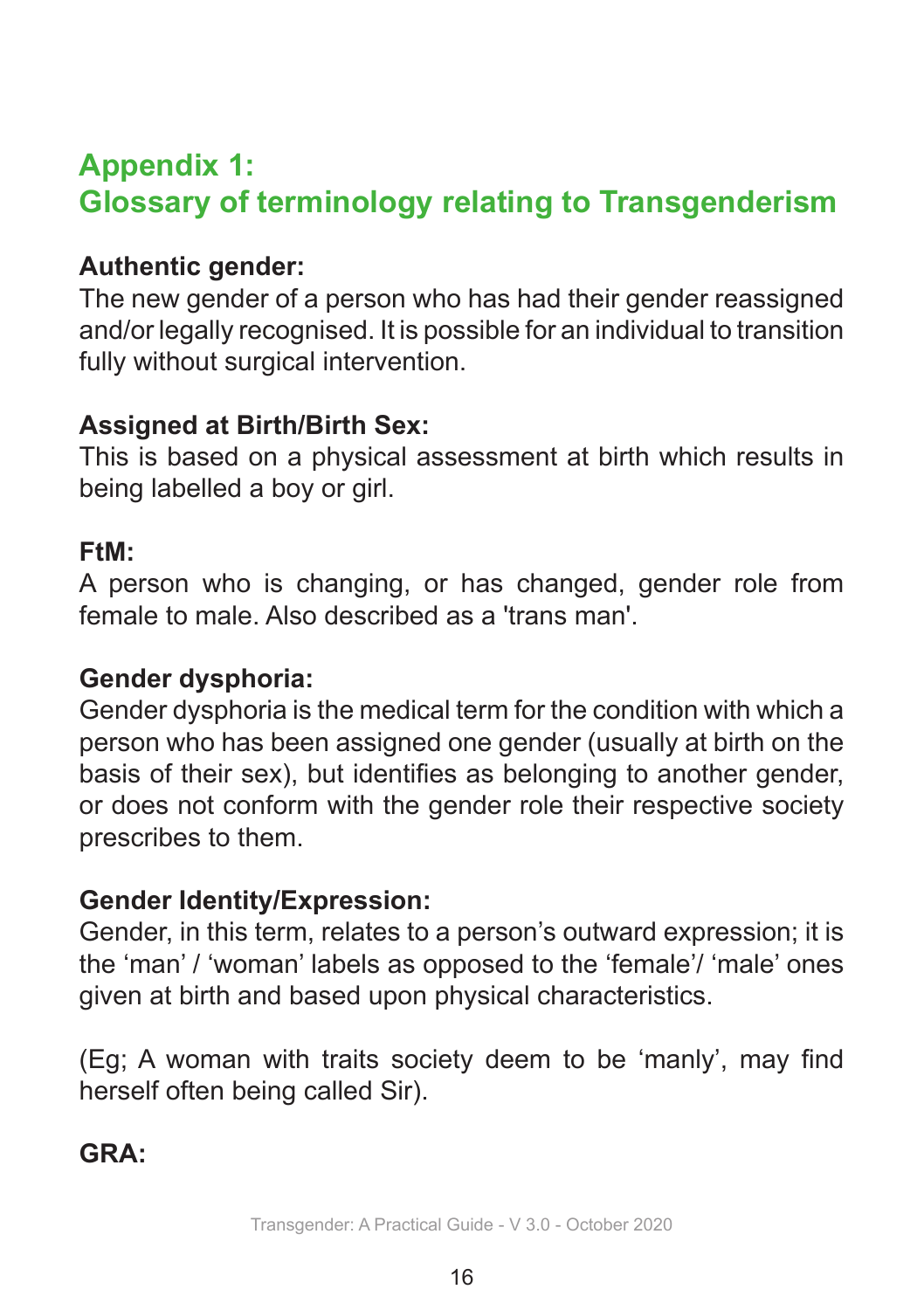Gender Recognition Act 2004

## **GRC:**

Gender Recognition Certificate. A full Gender Recognition Certificate shows that a person has satisfied the criteria for legal recognition in the acquired gender. It makes the recipient of the certificate, for all intents and purposes, the sex listed on the certificate from that moment onward. The legal basis for creating a Gender Recognition Certificate is found in the Gender Recognition Act 2004.

#### **GRS:**

Gender reassignment surgery The medical model of aligning the physical with the internal.

#### **Hormone therapy:**

A treatment in which the hormones naturally occurring in the bodies of trans people are replaced with those of the other sex. The purpose is to create the physical characteristics of the other gender.

#### **Intersex:**

The formal term for people who have a biological mix of X and Y chromosomes which are not aligned to the sex they were assigned at birth.

This may involve surgery and/or medication (often at pre-puberty and decided by parents), to enhance or subdue traits so the person 'becomes' one sex or the other. Some intersexed people may require/need corrective surgery in adulthood.

### **MtF:**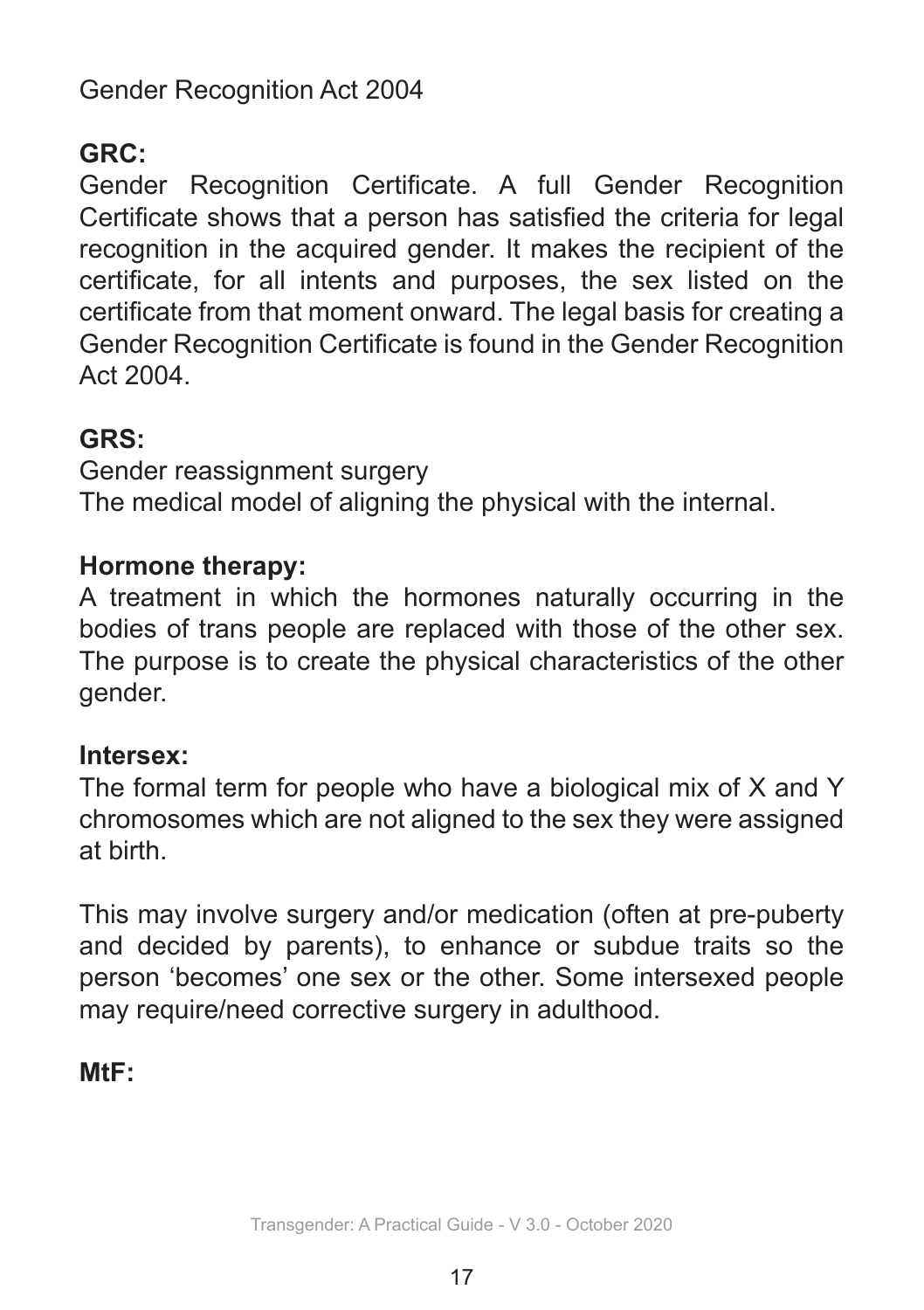A person who is changing, or has changed, gender role from male to female. Also described as a 'trans woman'.

#### **Non-Binary:**

Someone who does not subscribe to one gender expression or the other, or considers themselves to be a combination of both.

#### **Transgender:**

An umbrella term for people whose gender identity and/or gender expression differs from their birth sex. They may or may not seek to undergo gender reassignment hormonal treatment/surgery. Often used interchangeably with Trans.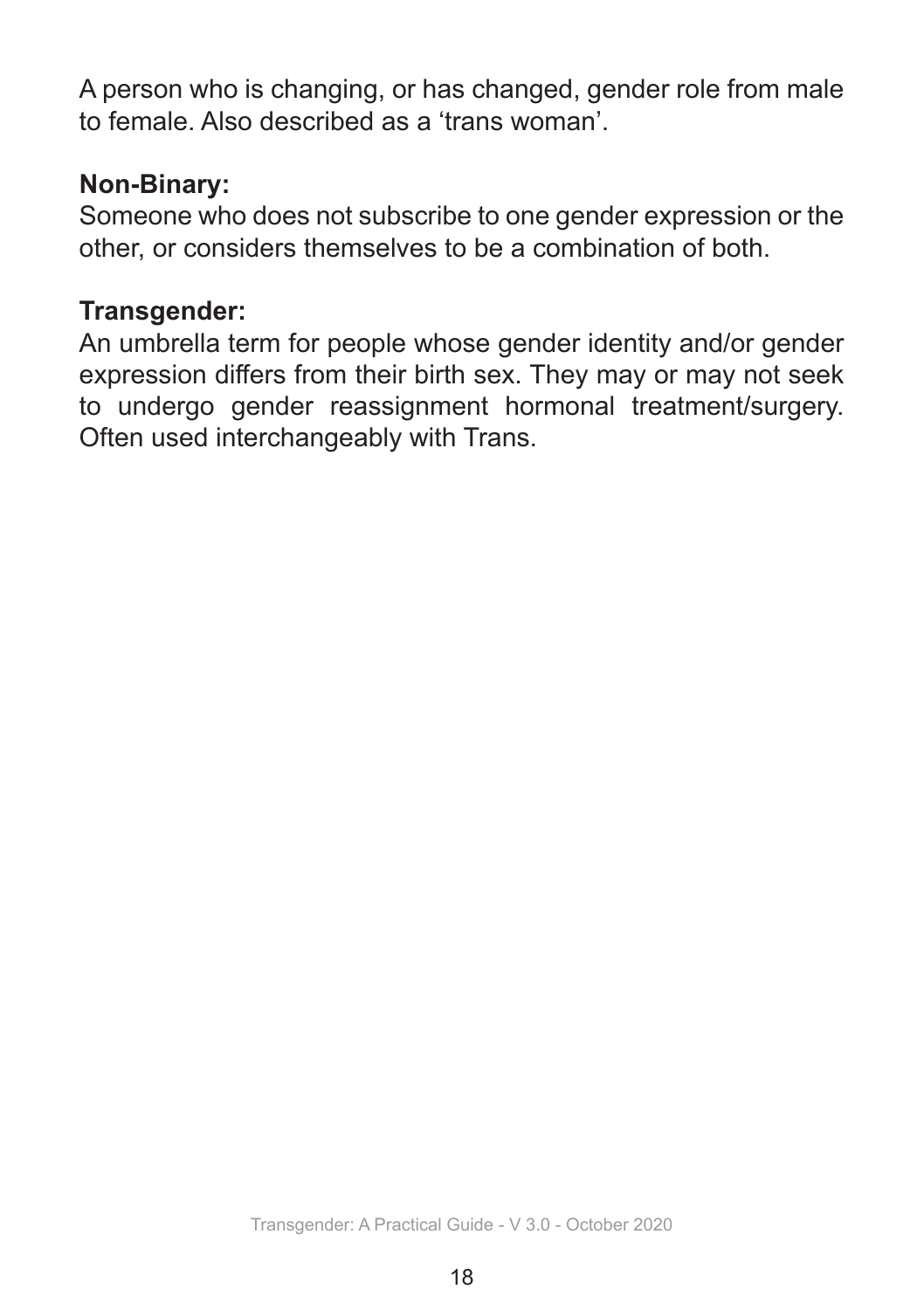# **Appendix 2: Summary of Legislation**

## **Equality Act 2010**

The Act requires authorities to have due regard to the need to:

- eliminate unlawful discrimination and harassment
- promote equality of opportunity
- foster good relations between different groups

The Act also specifically requires public bodies to eliminate unlawful discrimination and harassment in employment and vocational training for people who intend to undergo, are undergoing, or have undergone gender reassignment.

As of Sept 2020, Non-Binary is legally recognized as covered under the protections of 'Gender Reassignment' (Trans) within the Act.

#### **Gender Recognition Act 2004**

The Gender Recognition Act enables people aged over eighteen to gain full legal recognition for the gender in which they live.

Not everyone will go down this route, due to the complexity, length of time, costs, etc of the process. The main benefits of getting a GRC are to amend tax/pension details, get a new birth certificate, and 'marry' in their authentic gender.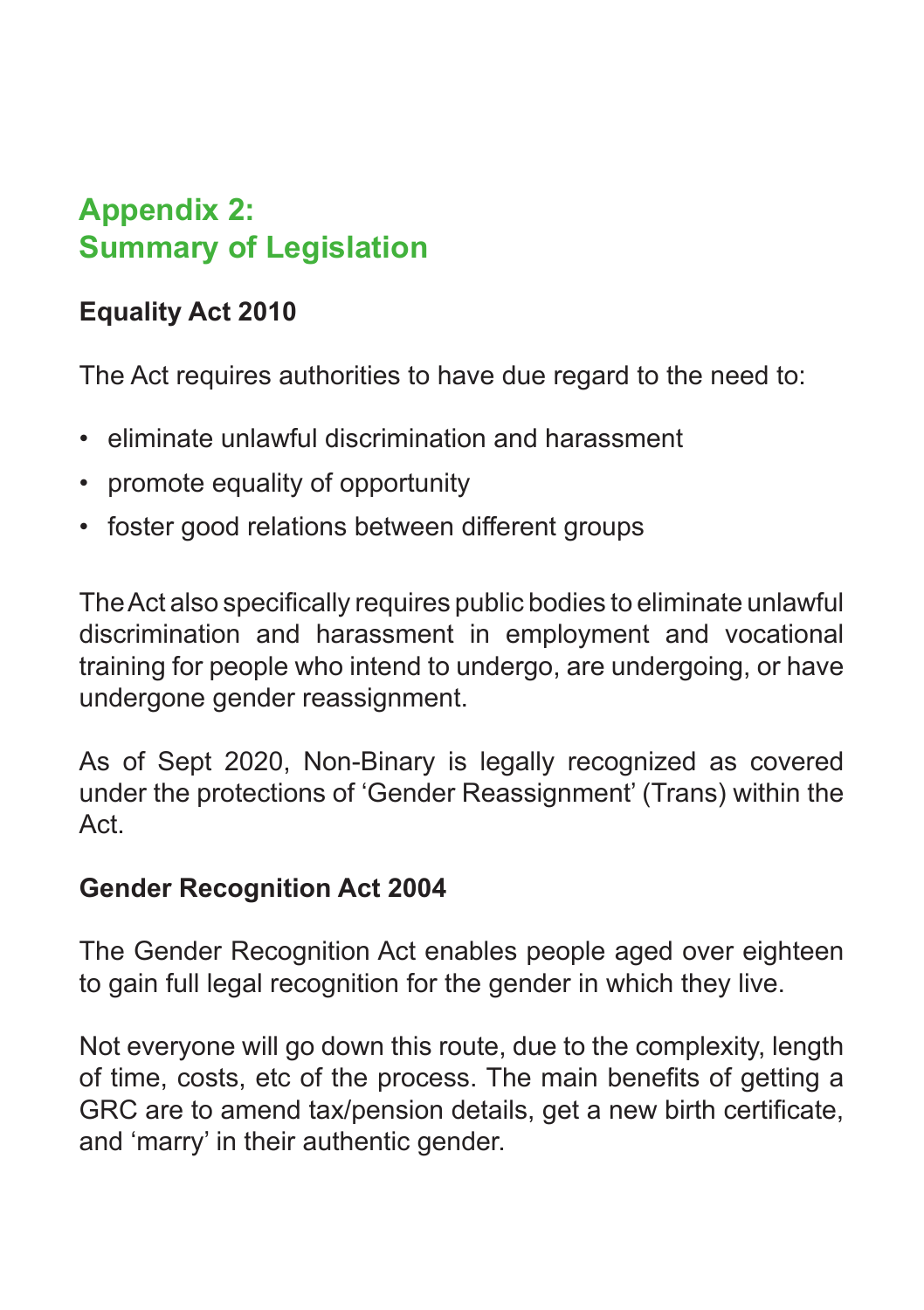#### **Sex Discrimination Act 1975, as amended by the Sex Discrimination (Gender Reassignment) Regulations 1999**

The Sex Discrimination (Gender Reassignment) Regulations 1999 amend the Sex Discrimination Act 1975 to make it unlawful to discriminate on grounds of gender reassignment in employment and vocational training. Any claim is brought under the Sex Discrimination Act.

In 2005, the Sex Discrimination Act was amended to expressly outlaw harassment on grounds of sex and on grounds of gender reassignment.

The Sex Discrimination Act was further amended in April 2008 so that an employer is now clearly liable if an individual is harassed by a third party during the course of employment, in circumstances where the employer knows that the person has been subjected to such harassment on at least two other occasions (whether by the same or a different third party) but has failed to take steps to prevent it.

There are several specialist Trans equality groups in the UK, including:

Gender Identity Research & Education Society (GIRES) **Melverley** The Warren Ashtead KT21 2SP www.gires.org.uk

Press for Change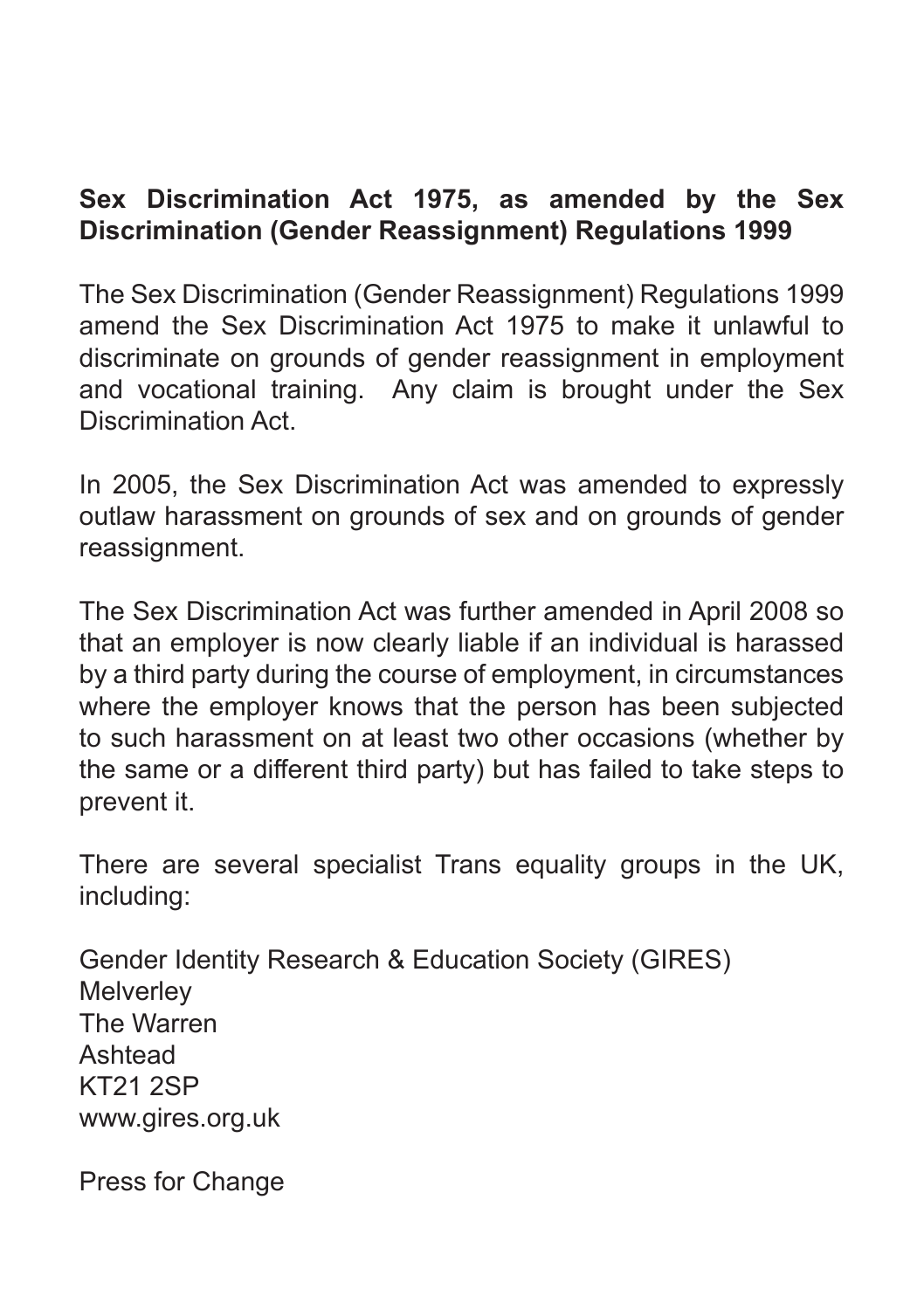# **Appendix 3: Available Support**

#### **Employee Assistance Programme**

A free and confidential 24/7 counselling service provided by Care First, and which doesn't require a manager's referral. Phone: 0800 174319

#### **Counselling via Manager's Referral**

A set number of face-to-face counselling sessions which require manager's referral. If not comfortable approaching manager, contact Jan Nancarrow of Absent Management Team.

## **Colleague Support**

Colleague Supporters are NOT counsellors, but can provide support and guidance to empower individuals to deal with their issues and concerns. All information disclosed is treated in the strictest of confidence and no names or details are ever divulged unless at the request of the individual seeking support.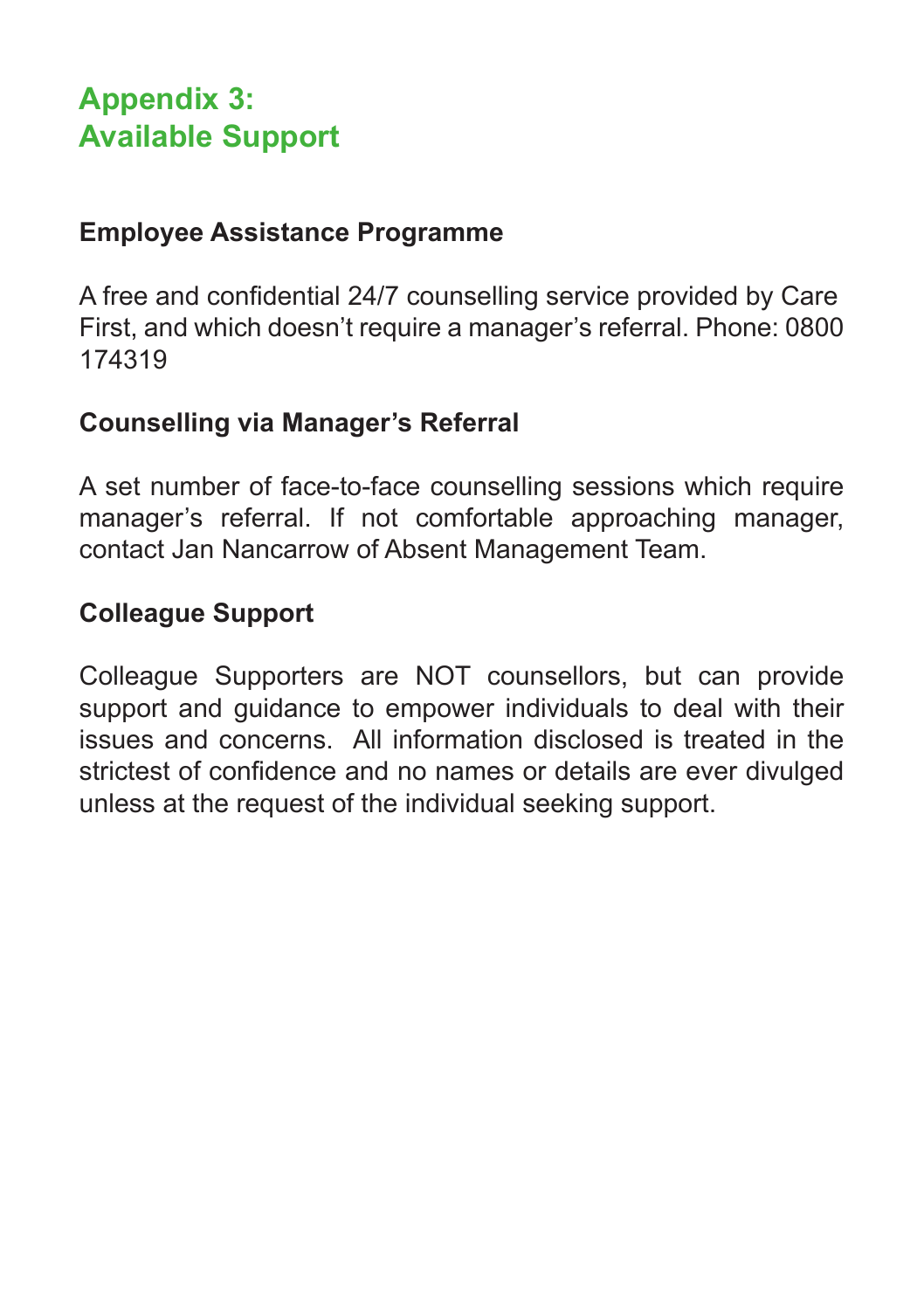# **Appendix 4: Care Plan Guidance and Template**

# **WHO THIS PLAN IS FOR**

A member of staff who has stated they are \*Trans or Non-Binary, and will be undertaking any or all of the following:

#### **Medical interventions:**

Hormone treatments via primary care (GP) or private facilities (such as Gender GP, Gender Care, etc) to align their presenting gender with who they are.

If a member of staff is self-medicating with hormones via the internet, this could put their health at great risk; a referral to Occ. Health should therefore be considered.

#### *Surgical interventions:*

Surgical augmentation either via the WYST pathway (NHS) or via a private provider.

#### *Name alterations:*

From present name to one which aligns with their self-identified gender.

#### **CONFIDENITIALITY**

The Trans Workplace Care Plan is a confidential document charting the agreed actions of a member of staff during transition, and is to be treated as highly confidential.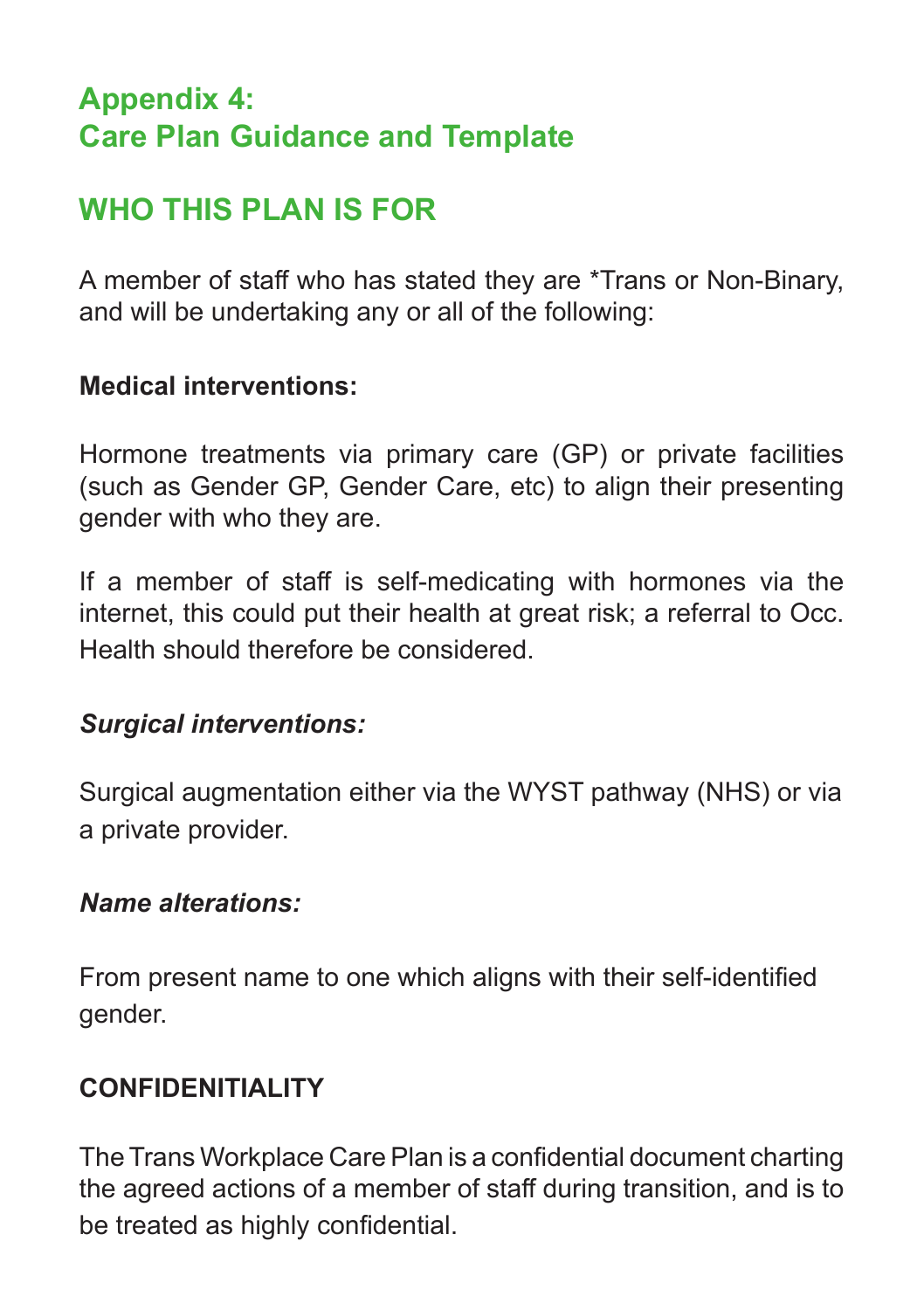Access to content by a third party can only be granted if employee provides consent to share their Plan. Any consent must be specific and include: who the recipient is, reason for sharing, plus a destroy date.

# **CARE PLAN CATEGORIES**

#### **ITEM**

Medical appointment, workplace adjustment, update meeting, Occ Health, counselling, internal system notification, etc

#### **DATE DETAIL**

The detail, such as what type of medical appointment and any know occurrences such as every month.

#### **OUT OF SCOPE**

Any element which is out of Plan's ability- eg reactions of colleagues, delay in new workwear, HR systems not able to register new details, etc

#### **ACTIONS**

Who will do what: Person, Manager, Occ Health doctor, etc Agreed Dates: for actions and update meetings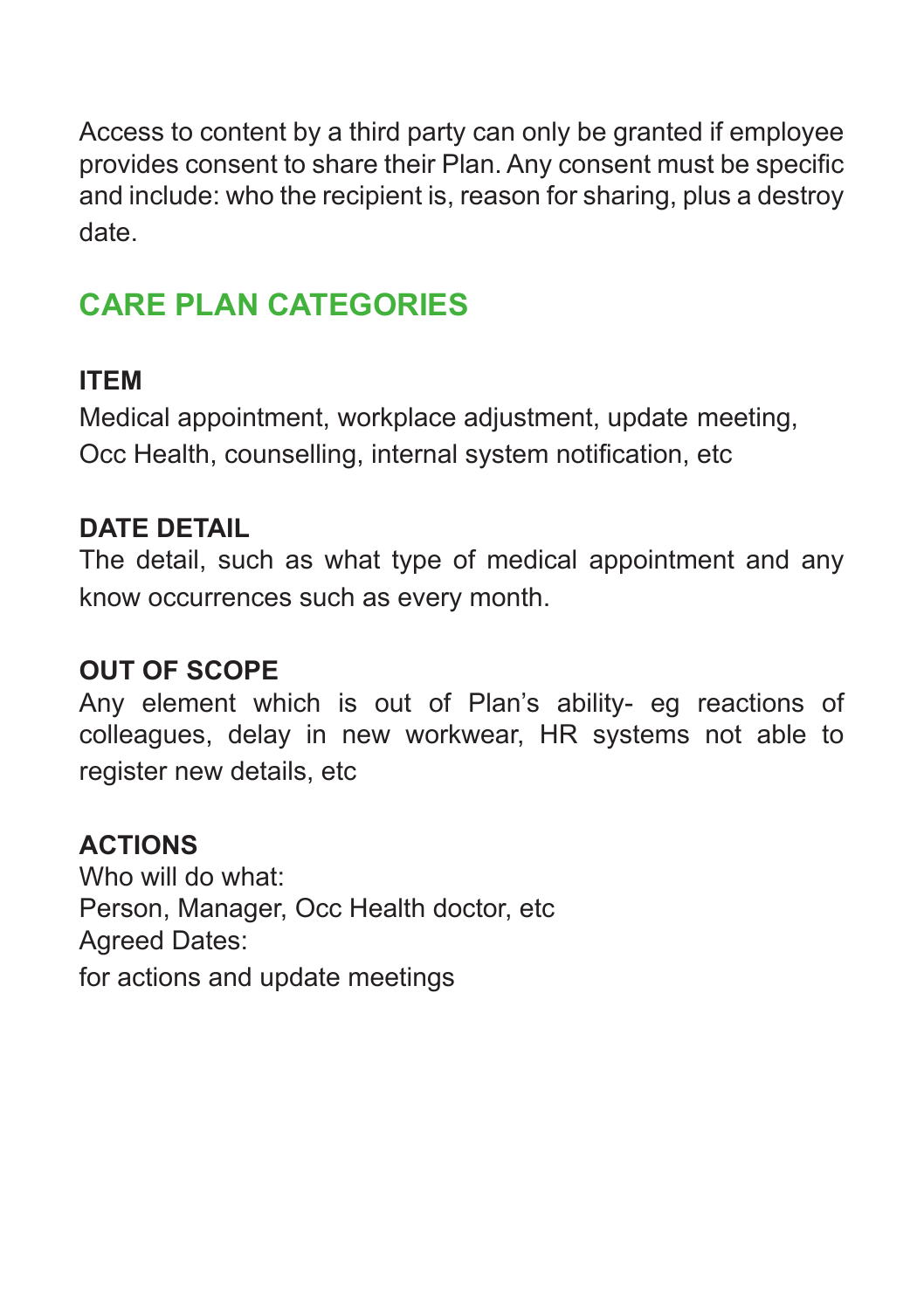# **Care Plan Template**

Trans Workplace Care Plan for ............................................................

# **CONFIDENTIAL**

| <b>ITEM</b>                                                                                                                                   | <b>DATE</b> | <b>DETAIL</b>                                                                                                        | <b>OUT OF SCOPE</b>                                                                                                                                                     | <b>ACTION</b>                                                                                                               |
|-----------------------------------------------------------------------------------------------------------------------------------------------|-------------|----------------------------------------------------------------------------------------------------------------------|-------------------------------------------------------------------------------------------------------------------------------------------------------------------------|-----------------------------------------------------------------------------------------------------------------------------|
| Medical<br>appointment,<br>workplace<br>adjustment,<br>update meeting,<br>Occ Health,<br>counselling,<br>internal system<br>notification, etc |             | The detail,<br>such as what<br>type of medical<br>appointment<br>and any know<br>occurrences such<br>as every month. | Any element<br>which is out of<br>Plan's ability-<br>eg reactions of<br>colleagues, delay<br>in new workwear,<br>HR systems not<br>able to register<br>new details, etc | Who will do what:<br>Person, Manager,<br>Occ Health<br>doctor, etc<br>Agreed date(s)<br>for actions and<br>update meetings. |
|                                                                                                                                               |             |                                                                                                                      |                                                                                                                                                                         |                                                                                                                             |
|                                                                                                                                               |             |                                                                                                                      |                                                                                                                                                                         |                                                                                                                             |
|                                                                                                                                               |             |                                                                                                                      |                                                                                                                                                                         |                                                                                                                             |
|                                                                                                                                               |             |                                                                                                                      |                                                                                                                                                                         |                                                                                                                             |
|                                                                                                                                               |             |                                                                                                                      |                                                                                                                                                                         |                                                                                                                             |
|                                                                                                                                               |             |                                                                                                                      |                                                                                                                                                                         |                                                                                                                             |

Transgender: A Practical Guide - V 3.0 - October 2020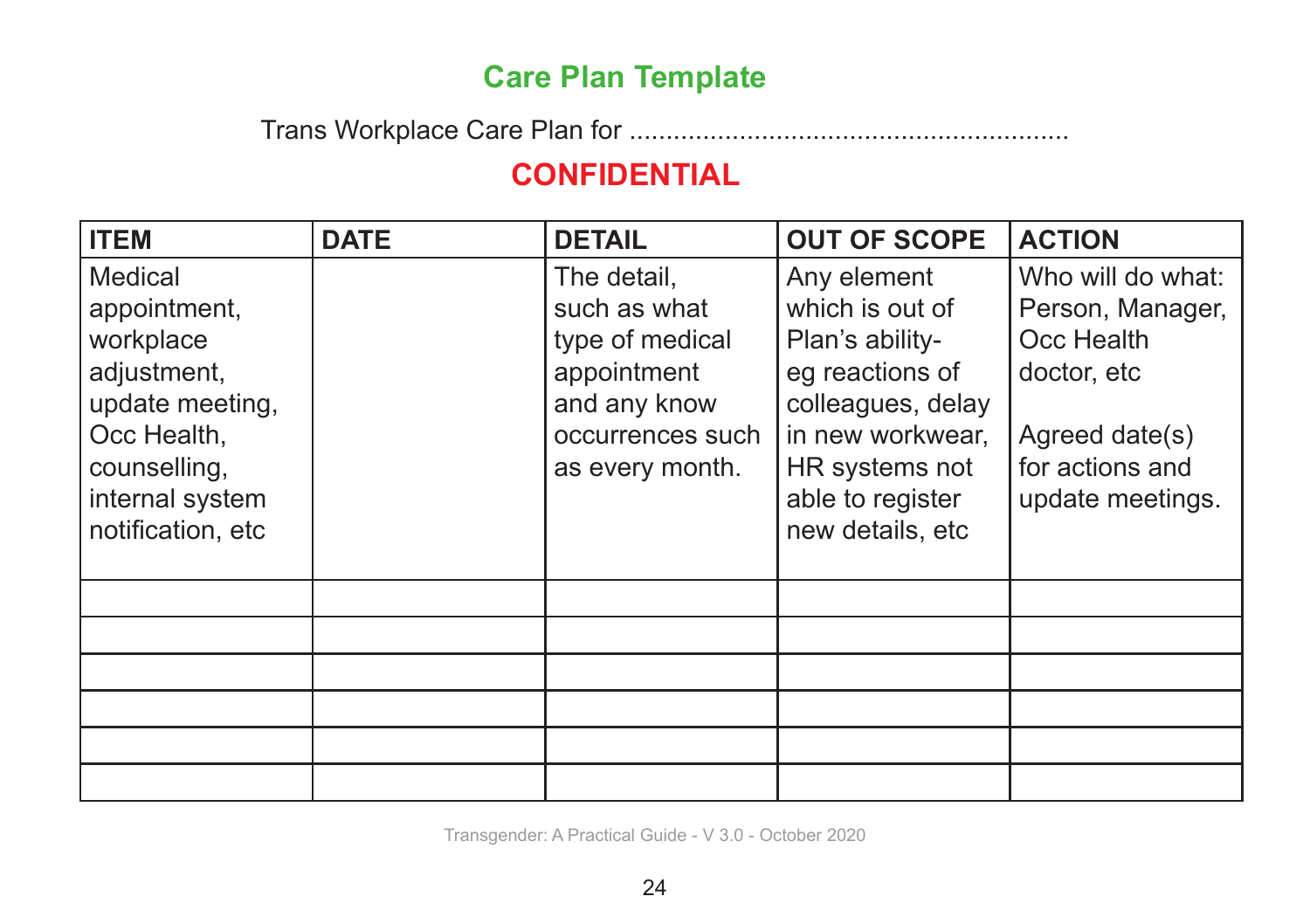For additional information, or to arrange a confidential chat about any section of this Guide, please contact the Diversity Unit at: diversity@southwales-fire.gov.uk